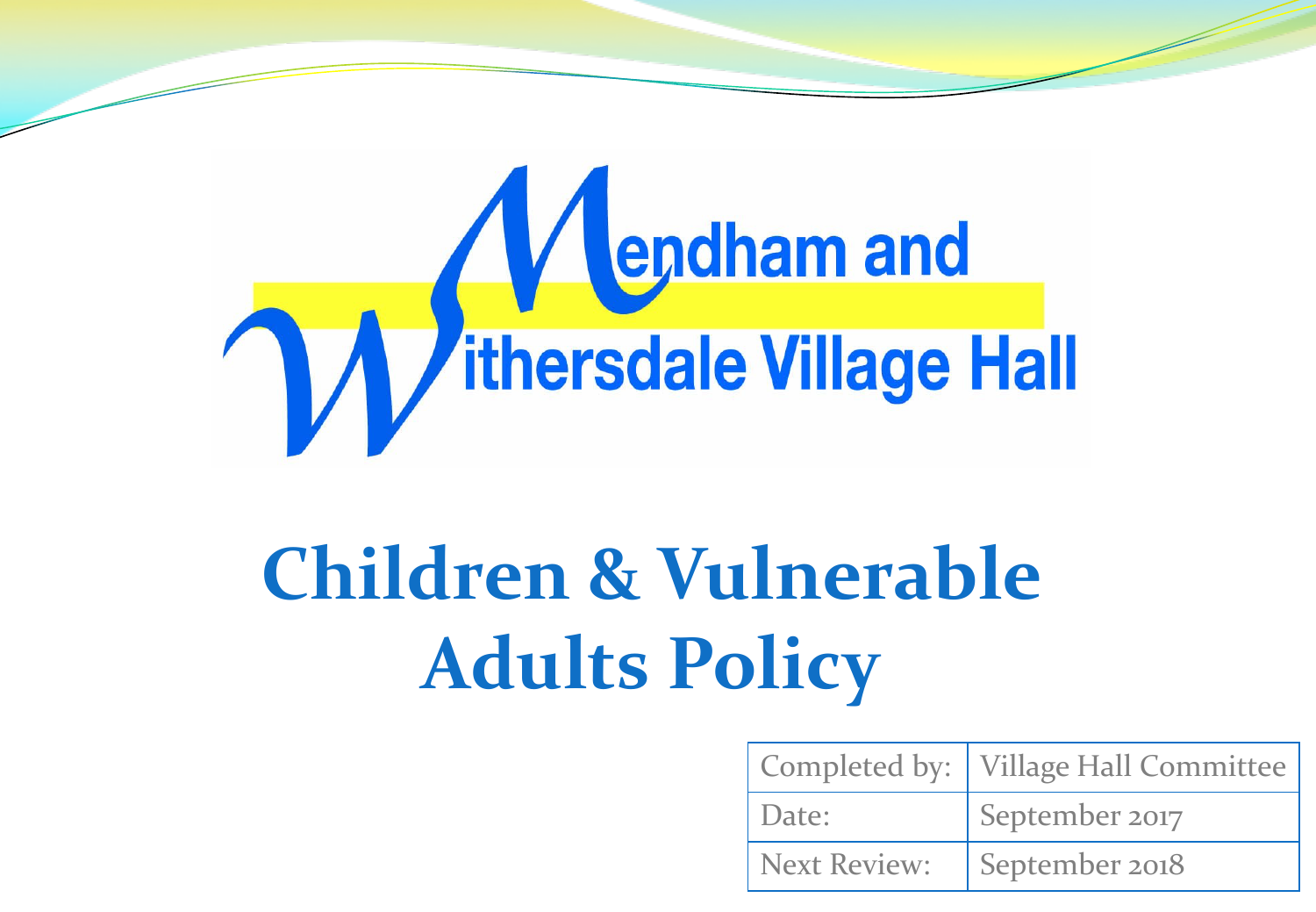### Policy Statement

Mendham & Withersdale Village Hall Committee, (the 'Trustees') manages the premises and grounds at Mendham & Withersdale Village Hall which can be used to provide activities for children and vulnerable adults.

It is the intention of the Trustees to ensure that children and vulnerable adults who come into the premises are provided with a safe and secure environment and are protected from harm.

The Trustees requires that the same responsibilities and conditions of hire which apply for the use of the hall in general also apply to use for activities for children and vulnerable adults (i.e. health and safety and fire regulations etc).

In addition, the Trustees have set out conditions in Appendix 1 of this policy which the Hirer must comply with for activities that include children and/or vulnerable adults as a condition of hire of the premises.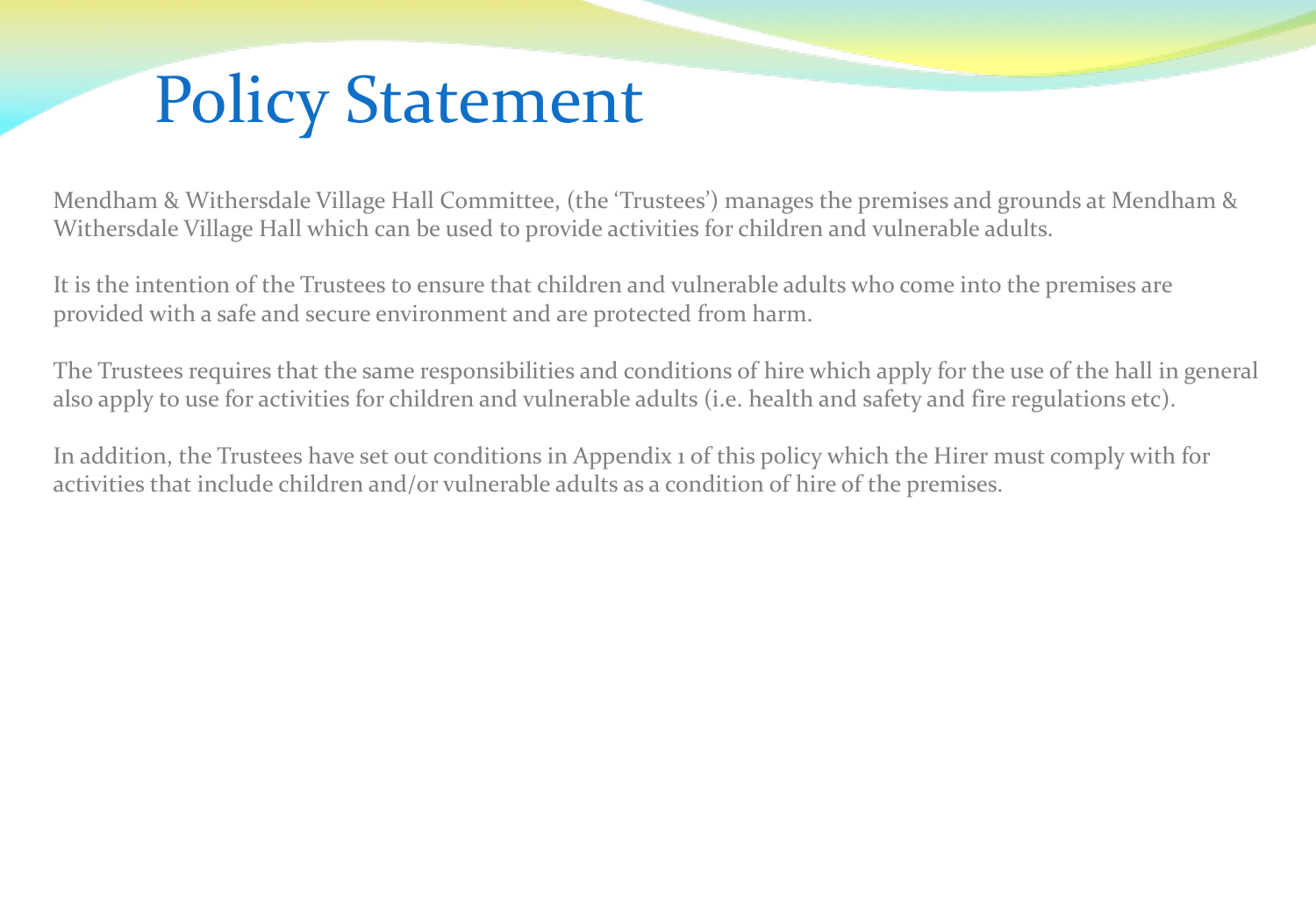## Appendix 1

#### **CONDITIONS OF HIRE FOR ACTIVITIES INVOLVING CHILDREN AND/OR VULNERABLE ADULTS**

#### A. CHILDREN

1. The Hirer must comply and produce evidence to the Trustees of any legal requirements that may relate to their hiring (e.g. playgroups and Ofsted registration).

#### 2. Child Protection

- i. The Trustees will ensure that any staff they employ, who are likely to be in unsupervised contact with child based groups in the premises, will be required to be checked under the Disclosure and Barring Service ( DBS ) as part of the conditions of their employment.
- ii. Hirers for activities, other than those arranged as private events e.g. parties by private invitation, must produce copies of their child protection procedures and all adults i.e. trainers, teachers, scout leaders, coaches and their assistants including volunteers will need to have checks under the Disclosure and Barring Service. Many people already involved in children's activities are aware of these procedures and most sporting and national bodies (such as scouting, karate etc.) may have such checks already in place for their members. The Trustees' nominated representative will need to see this check, a copy of which is held by the individual. It may suffice but each potential hirer is reviewed individually and in confidence and a repeat check may be required.
- iii. It is the responsibility of the Hirer to ensure that any person who has contact with the children in their care is never left alone with a child unless they have been checked with the DBS.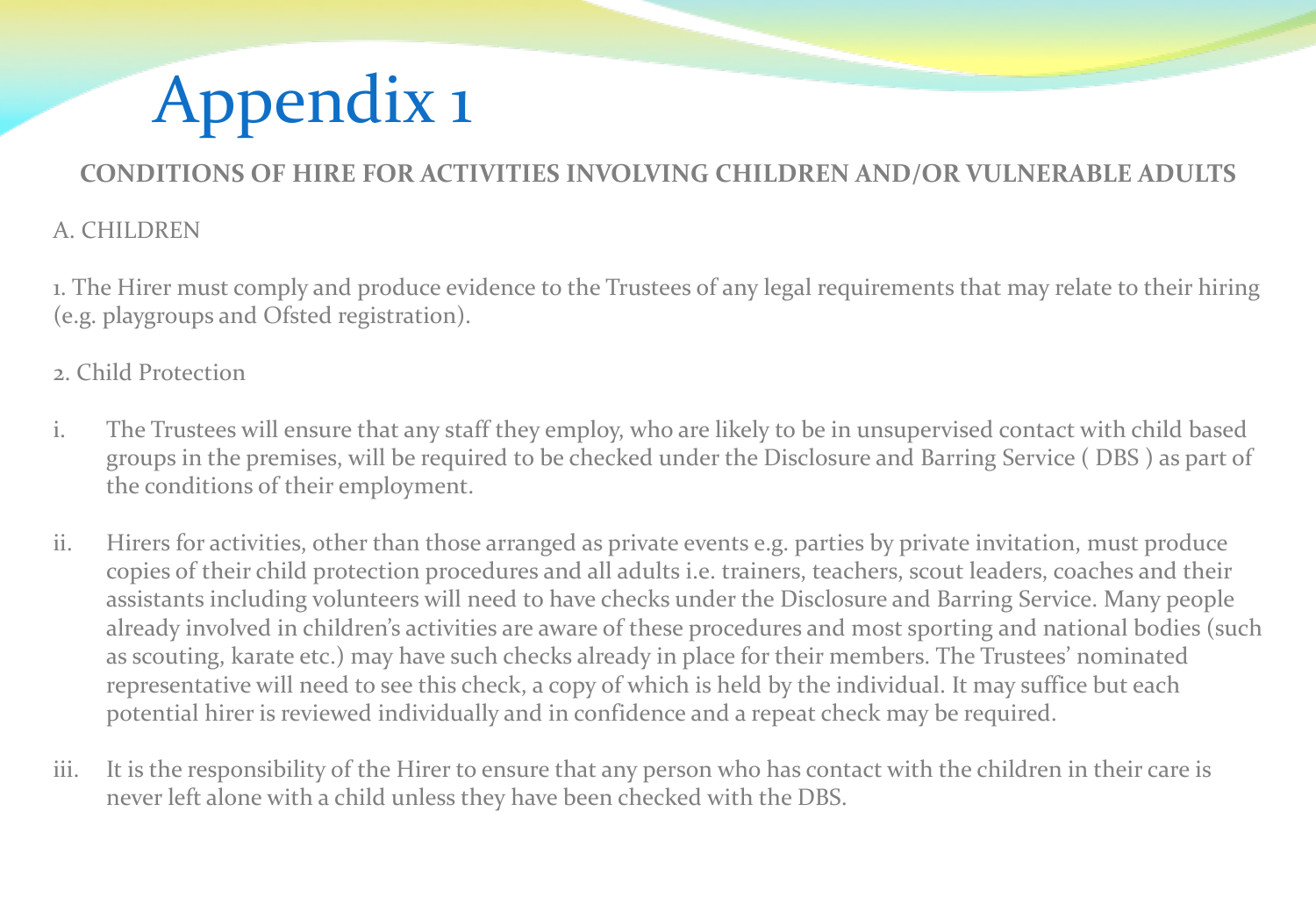## Appendix 1 Cont.

#### 3. Employment of Children

The Trustees comply with legislation relating to the employment of children and Hirers are expected to do the same. Special risk assessments will also be required.

4. Stage Performances.

Hirers need to comply where appropriate with The Children (Performance) Regulations 1968 which sets out the requirements for children performing in a show over a period of time.

5. Young People – parties and clubs

A Guidance Note relating to arrangements for private events (e.g. children's birthday parties) is attached which the Hirer is advised to follow. Please note that the Hire Agreement can only be signed by persons over 18 years of age.

6. Children Left Behind

In the event that a child is not collected from an activity or event, the responsibility for dealing with this situation rests with the Hirer who, if necessary, must seek the advice or the involvement of the Police or other authorities.

#### B. VULNERABLE ADULTS

1. The Trustees extends the same duty of care in relation to vulnerable adults (elderly, mentally and/or physically disabled) as to children. The Trustees may, in certain circumstances, require the Hirer to comply with the requirements of Paragraphs 1 and 6 in relation to vulnerable adults.

2. The premises provide access and facilities designed to facilitate use by vulnerable adults including those using wheelchairs but hirers must satisfy themselves that the premises and its facilities are suitable for their users.